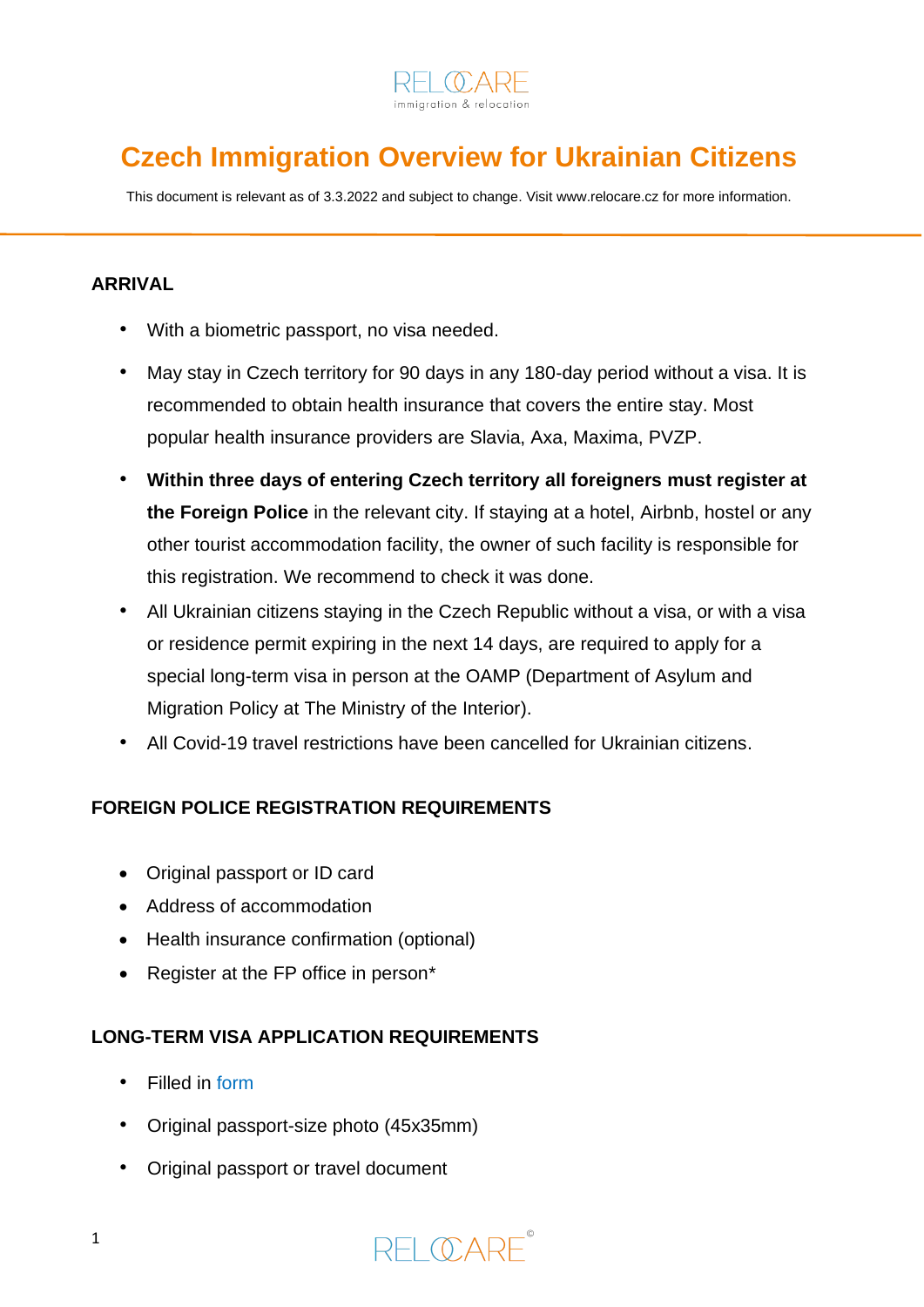

# **Czech Immigration Overview for Ukrainian Citizens**

This document is relevant as of 3.3.2022 and subject to change. Visi[t www.relocare.cz](http://www.relocare.cz/) for more information.

• In-person application at the OAMP\*

### **LONG-TERM VISA PROCESSING**

- The visa is processed and issued on the spot.
- Validity: 1 year. This may change as the situation develops.
- Number of entries: 0. The visa applicant may not travel outside the Czech Republic otherwise they will not be let back in.

### **HEALTH INSURANCE**

- The long-term visa grants Ukrainian citizens free health insurance by VZP.
- Once the visa is approved, the citizen must come to any VZP office (with original passport) to obtain the free insurance card.

## **LEGAL EMPLOYMENT IN THE CZECH REPUBLIC**

- Ukrainian citizens can work in the Czech Republic once they obtain the long-term visa and a work permit. The permit is issued at the Labour office.
- The Ministry of Labour and Social Affairs is currently negotiating to grant an exception to allow Ukrainian citizens to work immediately without any further permissions.

## **WORK PERMIT APPLICATION REQUIREMENTS**

- Vacancy form filled and submitted by the employer
- [Application form](https://www.mpsv.cz/documents/20142/129726/Zadost-o-vydani-nebo-prodlouzeni-povoleni-k-zamestnani.pdf/a2759413-9b92-952c-241b-2d9fcb94296e) [\(online version\)](https://www.mpsv.cz/fas/formservice/filler.open?DocID=1501965850)
- Passport copy
- Work contract